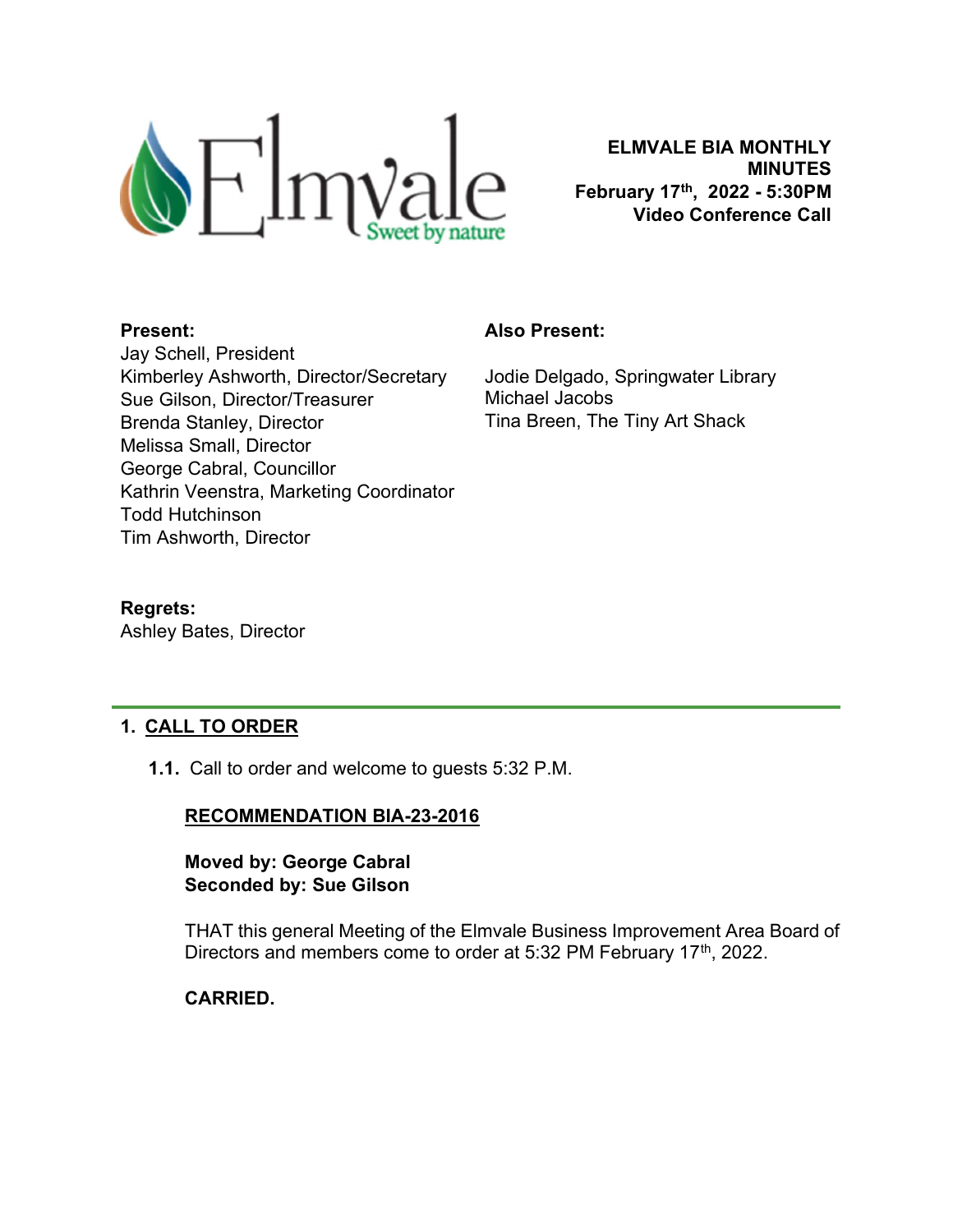### 2. APPROVAL OF THE MINUTES

#### RECOMMENDATION-BIA-22-2016

Moved by: Brenda Stanley

Seconded by: Melissa Small

THAT the minutes of January  $20<sup>th</sup>$ , 2022 are approved as revised.

### CARRIED.

#### 3. BUSINESS ARISING FROM THE MINUTES

N/A

#### 4. DISCLOSURE OF PECUNIARY INTERES

N/A

### 5. DISCUSSION/COMMITTEES

### 5.1 Marketing Review

Snowman contest was great, leaving voting open until March 1<sup>st</sup>, 2022. This endeavour yielded 45,000 online impressions.

Sue Gilson to pick the winner, and images will be put into drop box for picking.

The prizes can be picked up at the library. Library staff to take pictures with the winners.

Brenda proposes new Radio ad campaign for April, but vote was not passed as the event doesn't occur near enough any of the BIA events.

#### 5.2 Music in the Park

Can the BIA incorporated the "Elmvale has Talent" event into the Music in the Park event?

Kimberley & Tim to discuss with Shane.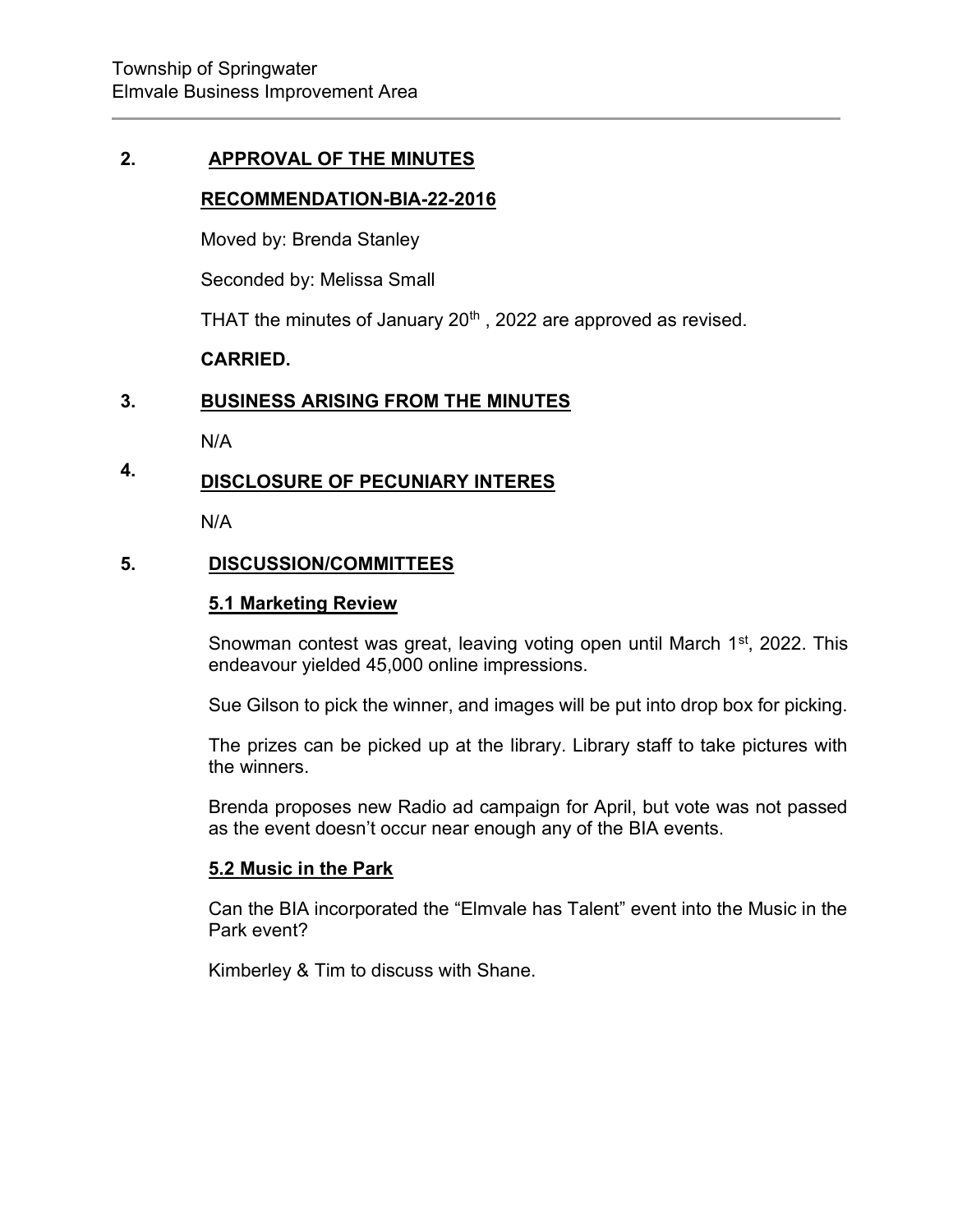# 5.3 Sci Fi Festival

Committee is meeting scheduled for February. Kimberley requests to have the budget increased to \$11,000.00 in order to further the reach of media, radio and roadside campaign. This will be revisited after RT07 investigation on what is allowable.

#### 6. Updates from Council

Staff Service awards given out at the last Council meeting. Page 8 of the current Springwater News lists all the names of recipients.

There are approximately 100-150 new homes approved to be built behind Tim Hortons/Celebrity Auto Sales.

\$115,000 of infrastructure funding has been provided for Archer Crescent, and an additional \$195,000 for Nash and Betram in Elmvale.

Brianna indicates that the new Constitution for the Township, with flow down to the BIA Board is now in affect.

The Farmer's Market is now seeking a group or individual to run it, as the previous organizer resigned.

The Staycation Tax Credit has been introduced to encourage people to explore the province of Ontario, rather than go away.

#### 7. NEW BUSINESS

N/A

# **Open Discussion/Question Period**

8.

Jodie Delgado advises that the library is OPEN, and the Springwater Smiles Mother's Day Campaign will take off again this year and local businesses are encouraged to donate \$50.00 or gift type items for the gift baskets.

Tina Breen presents the Night Market Idea for the up coming summer fall period with a draft of possible budgets to be explored. It is acknowledged that this is fledgling and would require a committee to execute the idea. It's a work in progress!